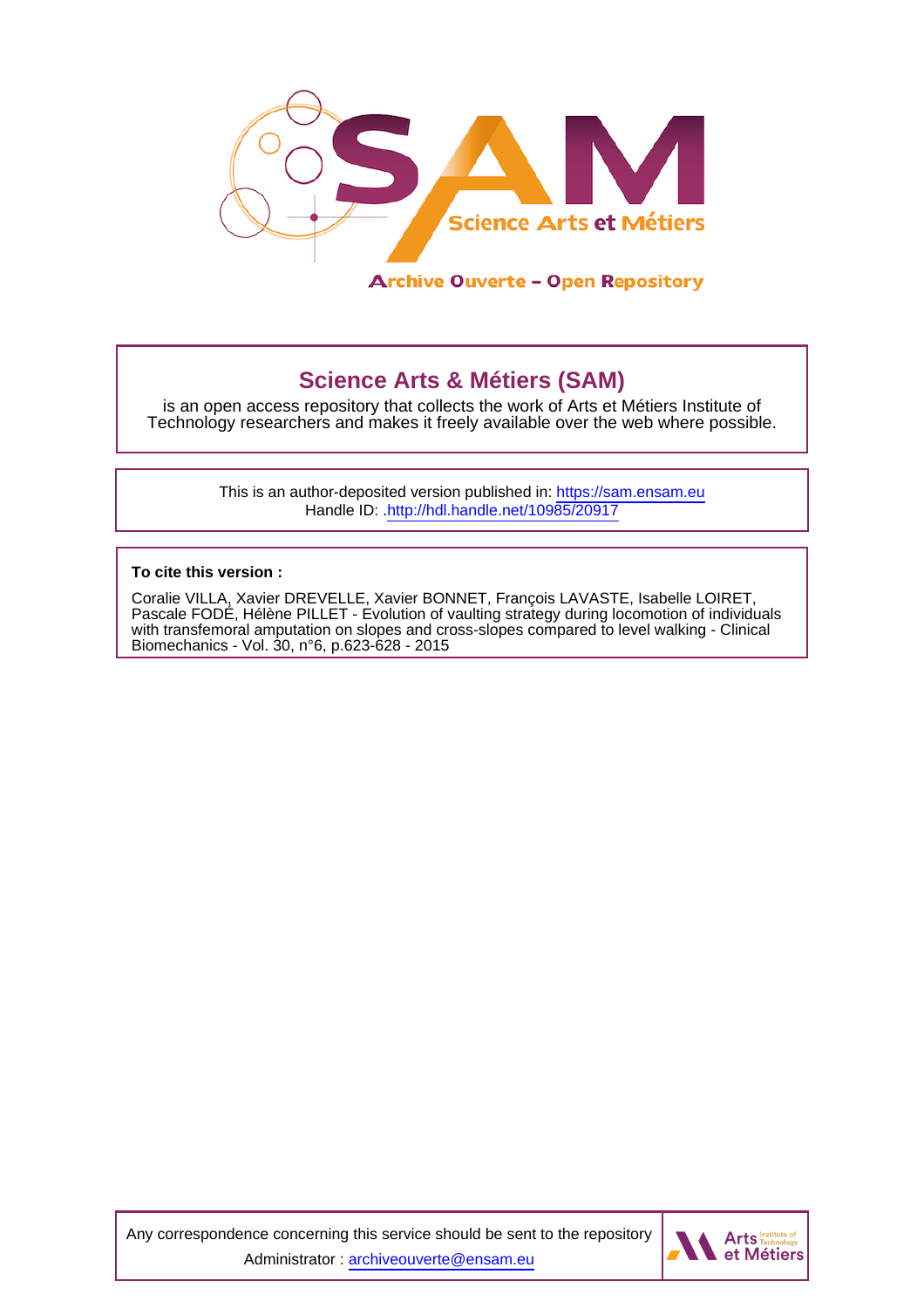## Evolution of vaulting strategy durin[g locomotion of individuals w](www.elsevier.com/locate/clinbiomech)ith transfemoral amputation on slopes and cross-slopes compared to level walking

Coralie Villa <sup>a,b,\*</sup>, Xavier Drevelle <sup>a</sup>, Xavier Bonnet <sup>c</sup>, François Lavaste <sup>a,b</sup>, Isabelle Loiret <sup>d</sup>, Pascale Fodé<sup>a</sup>, Hélène Pillet b,\*\*

<sup>a</sup> Institution Nationale des Invalides Centre d'Etude et de Recherche sur l'Appareillage des Handicapés, BP 50719, 57147 Woippy Cedex, France

<sup>b</sup> Arts et Metiers ParisTech, Institut de Biomécanique Humaine Georges Charpak, 151 boulevard de l'Hôpital, 75013 Paris, France

<sup>c</sup> PROTEOR, 6 rue de la redoute 21250 Seurre, France

<sup>d</sup> Centre de médecine physique et de réadaptation Louis Pierquin IRR-UGECAM, Nord-Est 75, Boulevard Lobau, CS 34209, 54042 Nancy Cedex, France

secure prosthetic toe clearance. During rehabilitation, vaulting should also be corrected or prevented in daily living tasks.

Keywords: Gait deviation Ramp Side-slopes Rehabilitation Quantitative parameter Amputation

## **ABSTRACT**

Background: Vaulting is a walking strategy qualitatively characterized in clinics by the sound ankle plantiflexion in midstance to assist prosthetic foot clearance. Even though potentially harmful, this strategy is often observed among people with transfemoral amputation to secure clearance of the prosthetic limb during swing phase. The aim of the study is to provide a quantitative analysis of the evolution of the vaulting strategy in challenging situations of daily living. Methods: 17 persons with transfemoral amputation and 17 able-bodied people participated in the study. Kine-matic and kinetic gait analyses were performed for level walking, 10% inclined cross-slope walking, 5% and 12% inclined slope ascending. To study vaulting strategy, peak of generated power at the sound ankle at midstance was identified and quantified in the different walking situations. In particular, values were compared to a vaulting threshold corresponding to a peak of generated power superior to 0.15 W/kg.

Findings: The vaulting threshold was exceeded for a larger proportion of people with amputation during cross-slope locomotion and slope ascent than during level walking. In addition, magnitude of the peak of generated power increased significantly compared to level walking in these situations. Interpretation: Vaulting seems to be widely used by patients with transfemoral amputation in daily living situa-tions. The number of patients using vaulting increased with the difficulty of the walking situation. Results also suggested that patients could dose the amount of vaulting according to gait environment to

#### 1. Introduction

People with transfemoral amputation have lost their knee and ankle joints. Prosthetic components are restoring part of the missing joints functions. For example, during swing phase of gait, the prosthetic knee must permit foot clearance. Prosthetic knee flexion during swing phase depends on hip flexor muscle activity from the end of the stance phase (maximum of hip flexion moment) and on the prosthetic component properties (e.g., friction knee vs microprocessor-controlled knee) [\(Bellmann et al., 2010; Vrieling et al., 2008](#page-6-0)). In the case of insufficient

⁎ Correspondence to: C. Villa, 47 rue de l'échat, CS 20045, 94048 Creteil Cedex, France. ⁎⁎ Correspondence to: H. Pillet, Arts et Métiers ParisTech — Institut de Biomécanique

Humaine Georges Charpak, 151 Boulevard de l'Hôpital, 75013 Paris, France.

hip and prosthetic knee flexion or inadequate timing of knee extension, the prosthetic foot can touch the ground during swing phase of the prosthetic side, creating a risk of fall. From the literature, every people with transfemoral amputation has a falling incidence of once a year [\(Frossard et al., 2010](#page-6-0)) and more than half of lower limb amputee people are afraid of falling or are regularly falling ([Miller et al., 2001\)](#page-6-0).

To take comfort during prosthetic limb swing phase, people with transfemoral amputation resort to diverse walking strategies aiming at increasing the distance between the prosthetic foot and the ground. Gait strategies described in the literature include: the circumduction of the hip, the hip hiking strategy and the vaulting strategy ([Michaud](#page-6-0) [et al., 2000; Perry, 1992; Smith et al., 2004](#page-6-0)). The latter was described by [Smith et al. \(2004\)](#page-6-0) as the "premature midstance plantar flexion by the sound limb" which "assists toe clearance of the prosthetic limb by lifting the body". Until now these strategies were mainly observed and described during locomotion of people with transfemoral amputation on flat surfaces.

E-mail addresses: [coralie.villa@invalides.fr](mailto:coralie.villa@invalides.fr) (C. Villa), [helene.pillet@ensam.eu](mailto:helene.pillet@ensam.eu) (H. Pillet).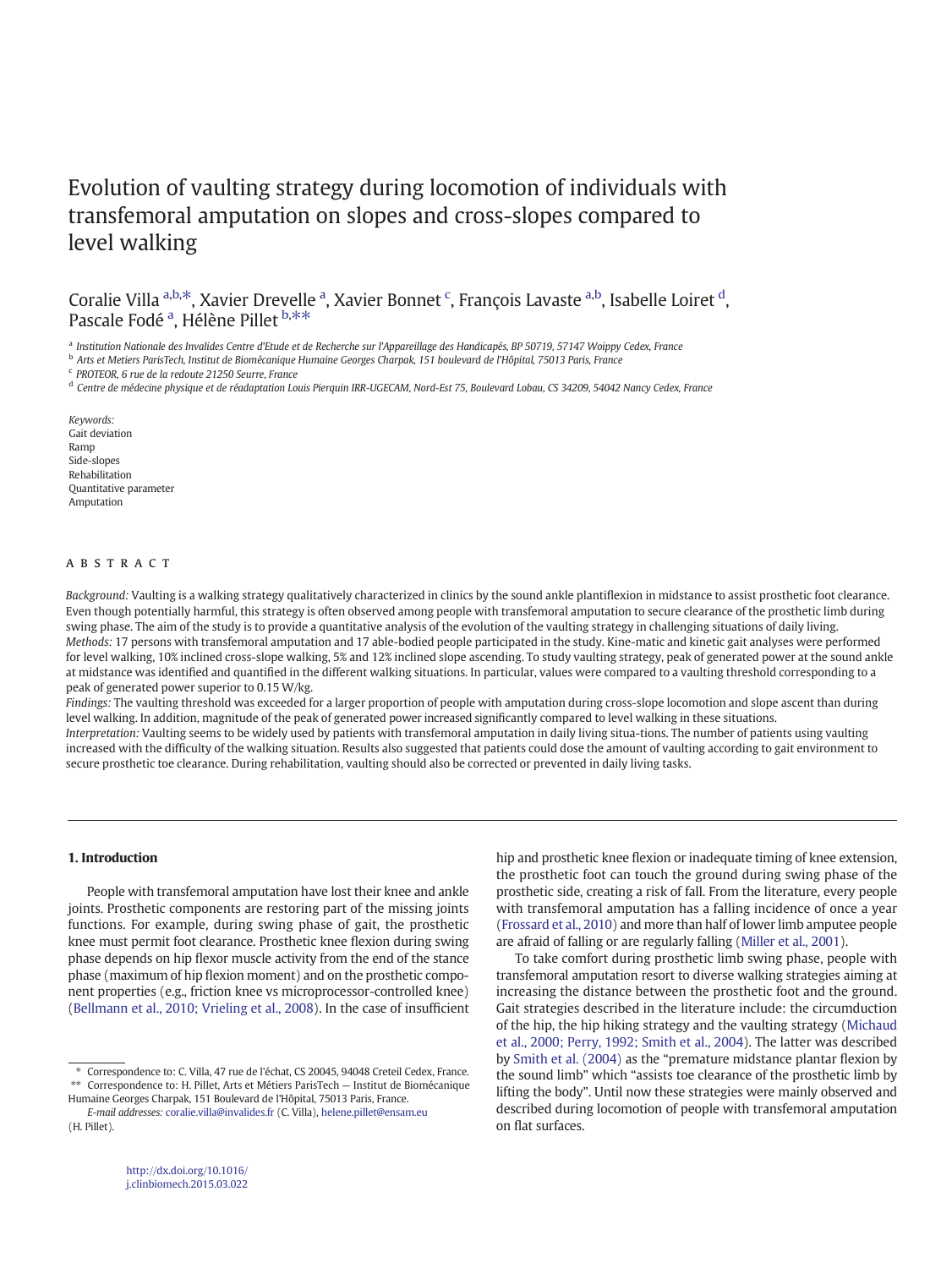<span id="page-2-0"></span>Inclination and uneven surfaces increase the risks to stumble when the prosthetic limb is mobile above the ground. Surface inclination induces gait adjustments to ensure toe clearance during swing phase of gait particularly during slope ascent or for the upstream lower limb during cross-slope walking [\(Dixon and Pearsall, 2010; Prentice et al., 2004\)](#page-6-0). As regards non-amputee gait, considered as a reference, these adaptations are observed with the modification of lower limb joints kinematics in the sagittal plane in late stance phase and swing phase [\(Dixon and](#page-6-0) [Pearsall, 2010; Gates et al., 2012; Prentice et al., 2004; Silder et al.,](#page-6-0) [2012\)](#page-6-0).

Nowadays, most of patients with transfemoral amputation are fitted with prosthetic feet unable to modify the ankle dorsiflexion angle during swing phase as observed in able-bodied participants ([Prentice](#page-6-0) [et al., 2004](#page-6-0)). People with transtibial amputation ensure toe clearance during swing phase of the prosthetic side by increasing the residual knee and hip flexion angles during slope ascent ([Fradet et al., 2010;](#page-6-0) [Vickers et al., 2008](#page-6-0)), during stairs ascent ([Ramstrand and Nilsson,](#page-6-0) [2009\)](#page-6-0), during uneven surfaces walking ([Gates et al., 2012\)](#page-6-0) or during obstacle crossing [\(Buckley et al., 2013; Vrieling et al., 2007\)](#page-6-0). For patients with transfemoral amputation, adjustments in stairs and slopes with the prosthetic knee and the residual hip during swing phase of the prosthetic side are either reduced compared to transtibial amputee people or even absent with some friction prosthetic knees ([Vrieling](#page-6-0) [et al., 2008](#page-6-0)), and are different depending on micro-processed knees [\(Bellmann et al., 2010\)](#page-6-0). In ([Vrieling et al.'s \(2007\)](#page-6-0) study, video recordings of 8 patients with transfemoral amputation crossing an obstacle with the prosthetic side showed circumduction movements of the hip combined with plantiflexion movements of the sound ankle in support just when getting over the obstacle.

Vaulting strategy is often used in this population to guarantee toe clearance of the prosthetic limb even on flat surfaces ([Drevelle et al.,](#page-6-0) [2014\)](#page-6-0). The present study will focus on vaulting gait identification and quantification in challenging situations of daily living in individuals with transfemoral amputation. Although this strategy is considered as a deleterious gait deviation by rehabilitation staff, only one very recent study proposed to quantify it during level walking of people with transfemoral amputation [\(Drevelle et al., 2014](#page-6-0)). The criterion used in this study was the generated power during mid-stance at the contralateral ankle of patients with transfemoral amputation. To our knowledge, the evolution of this parameter in limiting situations of daily living has not been investigated yet in the literature for people with transfemoral amputation. In this context, the aim of the study is to quantify the evolution of the sound ankle power in single limb support during slope ascent and cross-slope walking compared to level walking in people with transfemoral amputation.

#### Table 1

Characteristics of the participants with transfemoral amputation.

## 2. Methods

## 2.1. Subjects

The protocol was approved by the local ethics committee and written informed consent were obtained from all participants.

Seventeen subjects with transfemoral amputation (TF-Group) (age: mean 37 years SD 10 years, height: mean 174 cm SD 9 cm, body mass: mean 76 kg SD 10 kg) participated in the study. The population is presented in details in Table 1. All participants underwent clinical evaluation to check for pain or any gait problems before recruitment. Prostheses alignment was adjusted according to the author's expertise. Seventeen able-bodied participants (age: mean 42 years SD 19 years, height: mean 176 cm SD 11 cm, body mass: 72 kg SD 15 kg) were recruited as a control population (CO-Group) with no vaulting strategy.

#### 2.2. Protocol

All subjects followed the same protocol. Subjects were equipped with a set of 54 reflective markers placed on landmarks of the whole body ([Pillet et al., 2014\)](#page-6-0). 3D position of these markers during motion was captured with an optoelectronic system (Vicon 8i, 100 Hz, Oxford Metrics, Oxford, UK). Subjects walked at a comfortable self-selected speed on a flat surface (level walking), on a cross-slope device inclined of 10%, on a 5% inclined slope device (gentle slope) and on a 12% inclined slope device (steep slope). All walking devices were instrumented with two force platforms (AMTI, 100 Hz, Watertown, MA, USA). Gait analysis data obtained for level walking, slope ascent and cross-slope walking with the prosthetic limb upstream were used in the study. At least three valid trials were recorded. A trial was considered successful when each lower limb of the participant was in full contact with each force platform.

## 2.3. Data processing

A 13 segment model was created (foots, shanks, thighs, pelvis, trunk, head, arms, lower-arms). Anatomical frames were defined for each segment of the model ([Pillet et al., 2014\)](#page-6-0). Spatiotemporal parameters and lower limb joint kinematics and kinetics in the frontal, transverse and sagittal planes were computed as described in [Pillet et al. \(2014\)](#page-6-0) in each walking situation (flat surface, downstream on cross-slopes, gentle slope ascent, and steep slope ascent). Particularly, ankle power in the sagittal plane was defined as the product of ankle moment and ankle angular velocity in the sagittal plane, and normalized by body mass. Ankle power in the sagittal plane was computed for participants with

| Amputation       |      |        |                               |                 | Fitting                                           |                                |                                                |  |  |  |
|------------------|------|--------|-------------------------------|-----------------|---------------------------------------------------|--------------------------------|------------------------------------------------|--|--|--|
| Patient          | Side | Cause  | Stump length<br>$\text{(cm)}$ | Time<br>(years) | Socket                                            | Prosthetic knee                | Prosthetic foot                                |  |  |  |
| TF <sub>01</sub> |      | Trauma | 34                            | 20              | Ischial containment                               | C-Leg® (Ottobock)              | 1C40 C-Walk® (Ottobock)                        |  |  |  |
| TF <sub>02</sub> | R    | Trauma | 31                            | 2               | Ischial containment                               | C-Leg® (Ottobock)              | Highlander <sup>®</sup> (Freedom)              |  |  |  |
| TF <sub>03</sub> |      | Trauma | 19                            | 16              | Ischial containment                               | C-Leg® (Ottobock)              | 1C40 C-Walk® (Ottobock)                        |  |  |  |
| TF <sub>04</sub> | R    | Trauma | 46                            | 21              | Knee-disarticulation prosthesisEnd-weight-bearing | C-Leg® (Ottobock)              | Flex walk® (Ossur)                             |  |  |  |
| TF <sub>05</sub> |      | Trauma | 37                            | 16              | Ischial containment                               | C-Leg® (Ottobock)              | 1C60 Triton® (Ottobock)                        |  |  |  |
| TF <sub>06</sub> | R    | Tumour | 41                            |                 | Knee-disarticulation prosthesisEnd-weight-bearing | C-Leg® (Ottobock)              | Flex walk® (Ossur)                             |  |  |  |
| TF <sub>07</sub> | R    | Trauma | 48                            | 3               | Knee-disarticulation prosthesisEnd-weight-bearing | OH5® (Medi)                    | $ERF@$ foot $+$ Multiflex $@$ ankle (Endolite) |  |  |  |
| TF <sub>08</sub> |      | Trauma | 38                            |                 | Ischial containment                               | Sensor <sup>®</sup> (Nabtesco) | Variflex® (Ossur)                              |  |  |  |
| TF <sub>09</sub> | R    | Trauma | 46                            |                 | Knee-disarticulation prosthesisEnd-weight-bearing | KX06 <sup>®</sup> (Endolite)   | 1C60 Triton® (Ottobock)                        |  |  |  |
| <b>TF10</b>      |      | Trauma | 36                            | ۰               | Ischial containment                               | C-Leg® (Ottobock)              | Flex walk® (Ossur)                             |  |  |  |
| <b>TF11</b>      |      | Trauma | 31                            | ۰               | Ischial containment                               | C-Leg® (Ottobock)              | Flex walk® (Ossur)                             |  |  |  |
| <b>TF12</b>      |      | Trauma | 27                            | 3               | Ischial containment                               | C-Leg® (Ottobock)              | Flex walk® (Ossur)                             |  |  |  |
| <b>TF13</b>      |      | Trauma | 27                            | 34              | Marlo Anatomical Socket (MAS®)                    | RheoKnee® (Ossur)              | Reflex Shock® (Ossur)                          |  |  |  |
| <b>TF14</b>      |      | Trauma | 34                            | 5               | Ischial containment                               | Hybrid Knee® (Nabtesco)        | Variflex <sup>®</sup> (Ossur)                  |  |  |  |
| <b>TF15</b>      |      | Trauma | 26                            | 15              | Marlo Anatomical Socket (MAS®)                    | RheoKnee® (Ossur)              | Reflex Rotate® (Ossur)                         |  |  |  |
| <b>TF16</b>      |      | Trauma | 34                            | 4               | Marlo Anatomical Socket (MAS®)                    | Genium® (Ottobock)             | Elation® (Ossur)                               |  |  |  |
| <b>TF17</b>      |      | Trauma | 36                            | 16              | Ischial containment                               | Hybrid Knee®(Nabtesco)         | Flex walk® (Ossur)                             |  |  |  |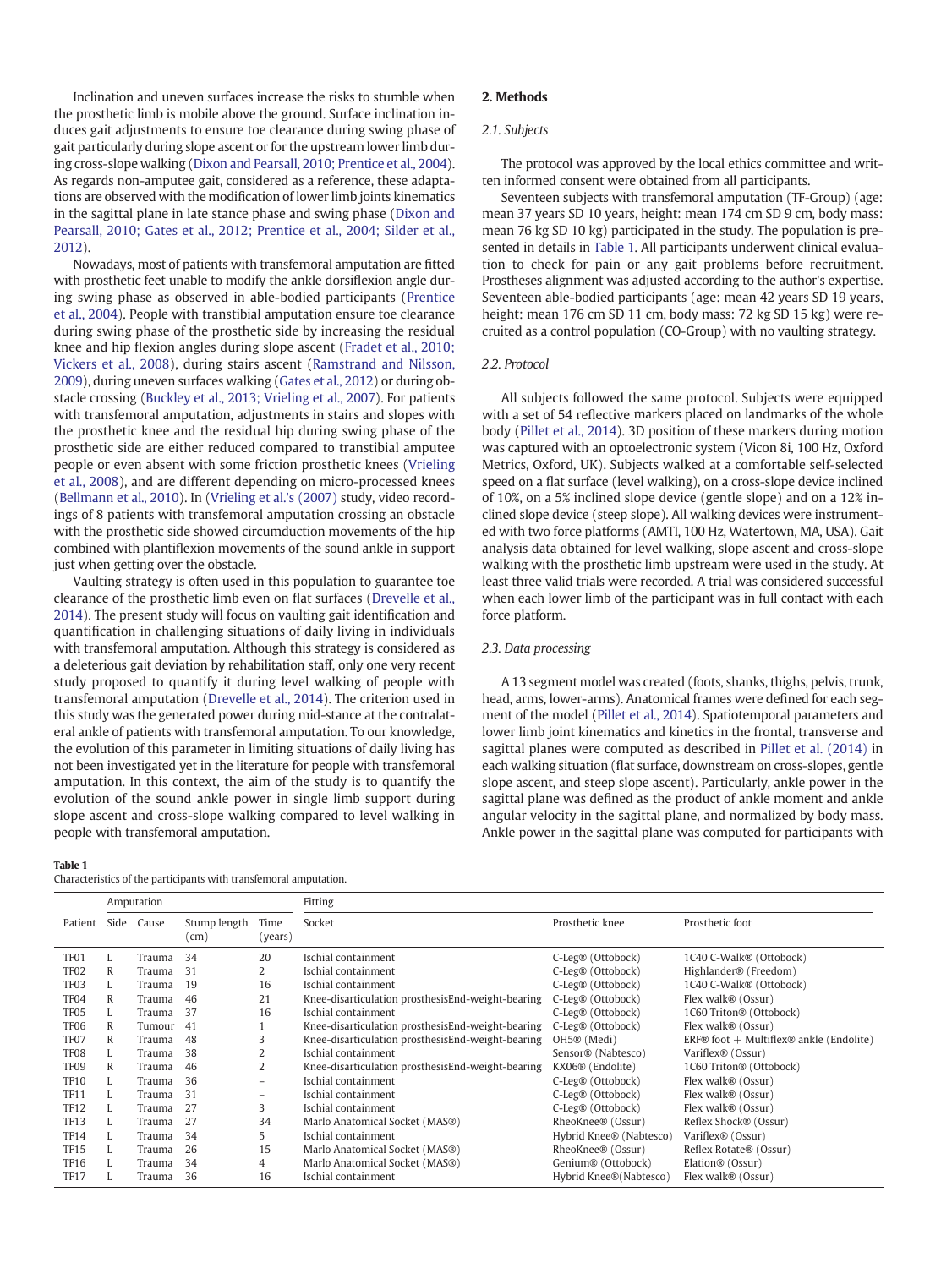transfemoral amputation at the contralateral ankle over the contralateral lower limb gait cycle, and for able-bodied participants at the left lower limb over the left lower limb gait cycle. For each trial of each participant, the peak of ankle power in the sagittal plane was quantified during single limb support. This parameter was called FlexPwr and expressed in W/kg. A negative value of FlexPwr indicates a maximum of absorbed power at the sound ankle and a positive value of FlexPwr indicates a maximum of generated power at the sound ankle during single limb support in stance phase.

For the control population (CO-Group), mean and standard deviation of the parameter FlexPwr were then computed over all trials of all able-bodied participants in each walking situation.

In [Drevelle et al. \(2014\)](#page-6-0), the same participants with transfemoral amputation were screened for vaulting strategy during level walking (flat surface situation). For all the participants clinically identified with vaulting gait during level walking, FlexPwr was higher than 0.15 W/kg [\(Drevelle et al., 2014\)](#page-6-0). In addition, [Silder et al. \(2012\)](#page-6-0) and [Fradet et al.](#page-6-0) [\(2010\)](#page-6-0) showed in two groups of 16 able-bodied participants that ankle power in the sagittal plane during single support remained below this value when climbing 5%, 10% and 12% (7.5°) inclined slopes. This value was used as a threshold and called "vaulting threshold" across the paper. To detect any peak of generated power at the sound ankle in mid-stance, the value of FlexPwr computed in each trial for each participant with amputation was compared to this minimal value (0.15 W/kg) in all walking situations in TF-Group.

Secondly, for patients with FlexPwr above the vaulting threshold for all trials while walking on flat surface (FV-Group), the evolution of the abnormal generated power by the sound ankle between level walking and the other walking situations was investigated. Variations of the parameter FlexPwr between the flat surface situation and all other walking situations were computed. The variation is computed as the difference between the mean value of the parameter in a limiting situation (slopes or cross-slopes) and the mean value of the parameter obtained on flat surface. These variations are computed for each patient and averaged among the FV-Group.

## 2.4. Statistics

The effect of the "walking situation" was tested on gait velocity and FlexPwr in CO-Group, on gait velocity in TF-Group and on FlexPwr in FV-Group, using a non-parametricWilcoxon test for two paired samples among situations (flat surface/cross-slopes, flat surface/gentle slope, flat surface/steep slope). In order to investigate the effect of the walking situations on the variation (increase) of the parameter FlexPwr between level walking and each other walking situation, a non-parametric Wilcoxon test for two paired samples was performed on the variation of the parameter FlexPwr between situations. For both statistical tests, when the null hypothesis was rejected, a significant difference among situations was considered for the parameter of the population with a probability of  $P < 0.05$  indicated as high when  $P < 0.001$ .

#### 3. Results

#### 3.1. Gait velocity

Average gait velocity and standard deviation obtained for TF-Group and CO-Group in each walking situation are presented in Table 2. Gait velocity in TF-Group is of same order of magnitude as in CO-Group during level walking, cross-slope walking and gentle slope ascent. The gait velocity was much lower for people with amputation compared to controls during steep slope ascent.

## 3.2. CO-Group: Averaged FlexPwr for each walking situation

[Fig. 1](#page-4-0) (left part) shows mean curves of the ankle flexion power obtained in CO-Group during level walking, cross-slope walking, gentle

## Table 2

Gait velocity (m/s) of participants with transfemoral amputation (TF-Group) and control subjects (CO-Group) in each walking situation. Mean value, standard deviation (SD) and range [min; max] are given for each group.

|                       | (m/s) |      | TF-Group gait velocity | CO-Group gait velocity<br>(m/s) |      |              |  |
|-----------------------|-------|------|------------------------|---------------------------------|------|--------------|--|
|                       | Mean  | SD.  | Range                  | Mean                            | SD   | Range        |  |
| Flat surface          | 1.27  | 0.13 | [0.97; 1.46]           | 1.32                            | 0.12 | [1.02; 1.52] |  |
| Cross-slopes          | 1.14  | 0.17 | [0.85; 1.38]           | 1.15                            | 0.15 | [0.82; 1.49] |  |
| Gentle slope (ascent) | 1.19  | 0.15 | [0.99; 1.41]           | 1.20                            | 0.12 | [0.83; 1.48] |  |
| Steep slope (ascent)  | 1.09  | 0.14 | [0.80; 1.41]           | 1.19                            | 0.16 | [0.83; 1.53] |  |

slope ascent and steep slope ascent. [Table 3](#page-4-0) presents mean parameter (FlexPwr) computed in CO-Group in all four walking situations. The statistical analysis highlighted that the parameter FlexPwr significantly increased between level walking and slope ascent by about 0.07 W/kg for gentle slope and 0.27 W/kg for steep slope but remained far below 0.15 W/kg.

3.3. TF-Group: FlexPwr for each participant with transfemoral amputation in each walking situation

[Table 4](#page-5-0) presents, for each patient, the parameter FlexPwr averaged over all trials while walking on a flat surface, on cross-slopes with the prosthetic limb upstream and while sloping gently and steeply upwards. Three to seven trials were analysed per situation per patient. In five particular cases, experimental issues prevented from computing FlexPwr for at least three trials (missing data in [Table 4\)](#page-5-0). When FlexPwr exceeded the vaulting threshold, the trial was classified as vaulting trials. The percentage of vaulting trials for each participant with amputation could then be computed.

According to [Table 4,](#page-5-0) the vaulting threshold was overstepped (FlexPwr  $> 0.15$  W/kg) in all walking trials for eight patients out of seventeen (47%) during level walking, for eight patients out of fifteen (53%) during cross-slope walking with the prosthetic limb upstream and for ten patients out of fifteen (67%) during gentle slope ascent. While walking uphill of the steep slope, ten patients out of sixteen (63%) showed a maximum of generated power at the contralateral ankle above the vaulting threshold in all recorded trials. In [Table 4](#page-5-0), for five patients (TF04, TF05, TF07, TF08, TF16), curves of the contralateral ankle power in the sagittal plane were not repeatable across trials. Particularly, for TF04, TF05 and TF16, the vaulting threshold, which never exceeded on flat surface, cross-slopes and gentle slopes, was irregularly overstepped during steep slope ascent. Irregular values above vaulting threshold were also observed for TF08 in almost all situations and TF07 on cross-slopes. Finally, only two patients (TF06 and TF11) did not exceed the vaulting threshold in all walking situations.

## 3.4. FV-Group: Variation of FlexPwr between level walking and the other walking situations

Patients included in the FV-Group had 100% of trials on flat surface with FlexPwr exceeding the vaulting threshold [\(Table 3\)](#page-4-0). All patients in the FV-Group (TF01, 02, 03, 12, 13, 14, 15, 17) also showed, during single support of their contralateral ankle, a maximum generated power above the vaulting threshold in all trials in the other walking situations. [Fig. 1](#page-4-0) (right part) displays mean sound ankle power curves in all walking situations obtained by averaging results of the eight patients in FV-Group. [Table 5](#page-5-0) shows the averaged variations of FlexPwr between flat surface and the other walking situations for all patients in FV-Group.

In this group of patients, FlexPwr significantly increases between level walking and cross-slope walking, gentle slope ascent and steep slope ascent ( $P < 0.05$ ). In addition, the mean variation of the maximum generated sound ankle flexion power was significantly higher during steep slope ascent than during gentle slope ascent and cross-slope walking ( $P = 0.03 < 0.05$ ).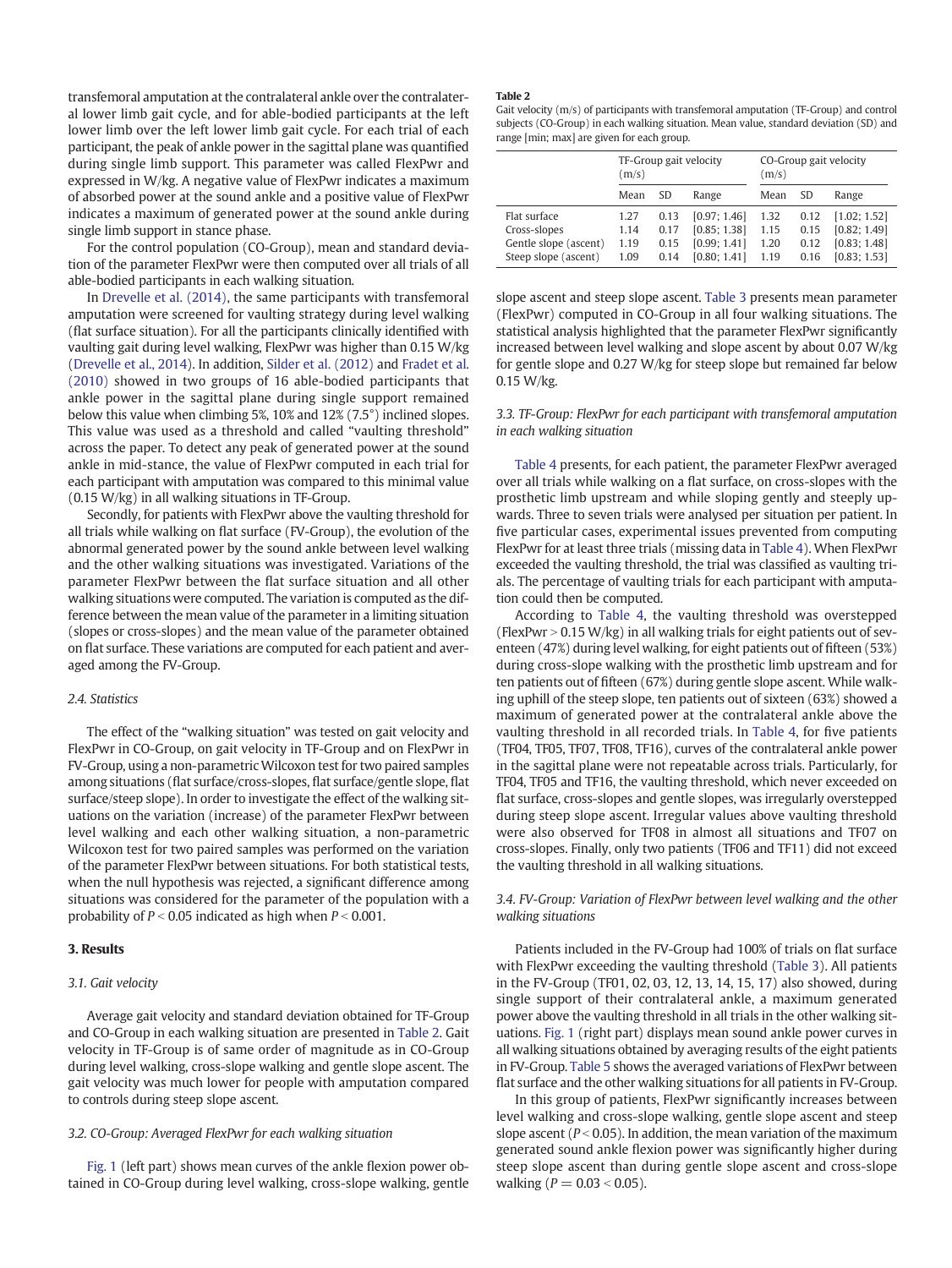<span id="page-4-0"></span>

Fig. 1. Ankle flexion power (W/kg) as the percentage of gait cycle (%). Mean curves and corridors (one standard deviation) obtained at the left ankle during left limb gait cycle in CO-group (left part) and at the controlateral ankle during controlateral limb gait cycle in FV-Group (right part) in all walking situations: flat surface (solid line), cross-slopes (dotted line), gentle slope (dashed line), steep slope (dash-dotted line).

#### Table 3

Mean and standard deviation values of the parameter FlexPwr (W/kg) for control subjects (CO-Group) in the four walking situations. A significant difference compared to level walking is indicated with \* for  $P < 0.05$  and \*\* for  $P < 0.001$ .

|                                                                                            | CO-Group<br>FlexPwr (W/kg)                  |                              |  |
|--------------------------------------------------------------------------------------------|---------------------------------------------|------------------------------|--|
|                                                                                            |                                             |                              |  |
|                                                                                            | Mean                                        | SD                           |  |
| Flat surface<br>Cross-slopes (downstream)<br>Gentle slope (ascent)<br>Steep slope (ascent) | $-0.24$<br>$-0.26$<br>$-0.17*$<br>$0.03***$ | 0.12<br>0.09<br>0.13<br>0.20 |  |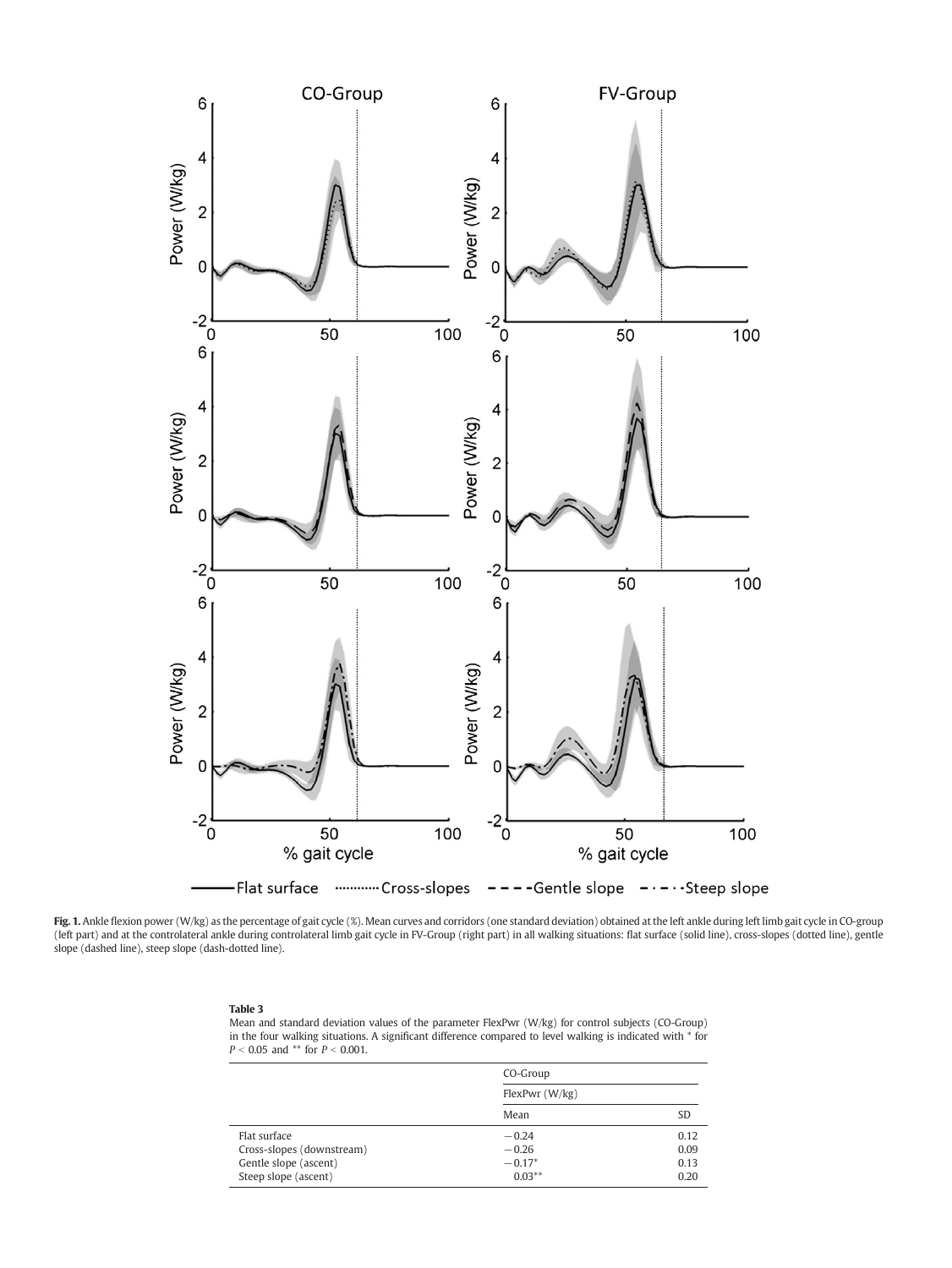#### <span id="page-5-0"></span>Table 4

Mean and standard deviation (SD) values of FlexPwr parameter of each patient over all trials in each situation for contralateral limb in TF-Group. The percentage of trials (%) in each situation for which FlexPwr value was above vaulting threshold is given for each patient. When differing from 0% and 100% the number of trials above vaulting threshold are indicated out of the number of valid trials in the situation. " $-$ "  $=$  missing data.

|                  | Flat surface |           |              | Cross-slopes (downstream) |                   |              | Gentle slope (ascent) |                          |      | Steep slope (ascent) |           |              |
|------------------|--------------|-----------|--------------|---------------------------|-------------------|--------------|-----------------------|--------------------------|------|----------------------|-----------|--------------|
|                  | Mean         | <b>SD</b> | $\%$         | Mean                      | <b>SD</b>         | %            | Mean                  | <b>SD</b>                | %    | Mean                 | <b>SD</b> | $\%$         |
| TF <sub>01</sub> | 0.50         | 0.08      | 100%         |                           |                   |              | 0.71                  | 0.06                     | 100% | 1.63                 | 0.23      | 100%         |
| TF <sub>02</sub> | 0.63         | 0.04      | 100%         | $\overline{\phantom{0}}$  | $\qquad \qquad -$ | ۰            | 0.81                  | 0.31                     | 100% | 1.40                 | 0.25      | 100%         |
| TF <sub>03</sub> | 0.43         | 0.14      | 100%         | 0.48                      | 0.04              | 100%         |                       | $\overline{\phantom{0}}$ | Ξ.   | 0.58                 | 0.10      | 100%         |
| TF <sub>04</sub> | $-0.41$      | 0.03      | 0%           | $-0.60$                   | 0.08              | 0%           | $-0.27$               | 0.04                     | 100% | 0.50                 | 0.68      | $40\%$ (2/5) |
| TF <sub>05</sub> | $-0.07$      | 0.03      | 0%           | $-0.21$                   | 0.17              | 0%           | $-0.01$               | 0.03                     | 0%   | 0.13                 | 0.17      | $25\%$ (1/4) |
| TF <sub>06</sub> | $-0.02$      | 0.00      | 0%           | $-0.08$                   | 0.01              | 0%           | $-0.08$               | 0.02                     | 0%   | $-0.03$              | 0.02      | 0%           |
| TF <sub>07</sub> | $-0.05$      | 0.04      | 0%           | 0.02                      | 0.07              | $20\%$ (1/5) | 0.2                   | 0.04                     | 100% |                      |           |              |
| TF <sub>08</sub> | 0.15         | 0.17      | $33\%$ (1/3) | 0.31                      | 0.31              | $50\% (2/4)$ | 0.55                  | 0.23                     | 100% | 0.34                 | 0.20      | $60\%$ (3/5) |
| TF <sub>09</sub> | $-0.15$      | 0.08      | 0%           | 0.26                      | 0.08              | 100%         | 0.45                  | 0.15                     | 100% | 1.54                 | 0.19      | 100%         |
| <b>TF10</b>      | 0.04         | 0.01      | 0%           | 0.31                      | 0.1               | 100%         | 0.02                  | 0.05                     | 0%   | 0.55                 | 0.05      | 100%         |
| <b>TF11</b>      | 0.07         | 0.05      | 0%           | 0.05                      | 0.07              | 0%           | 0.00                  | 0.01                     | 0%   | 0.03                 | 0.02      | 0%           |
| <b>TF12</b>      | 0.32         | 0.12      | 100%         | 0.63                      | 0.14              | 100%         | 0.44                  | 0.2                      | 100% | 1.46                 | 0.4       | 100%         |
| <b>TF13</b>      | 0.66         | 0.08      | 100%         | 1.03                      | 0.07              | 100%         | -                     | Ξ.                       | Ξ.   | 1.23                 | 0.17      | 100%         |
| <b>TF14</b>      | 0.37         | 0.09      | 100%         | 0.78                      | 0.08              | 100%         | 0.82                  | 0.15                     | 100% | 0.96                 | 0.23      | 100%         |
| <b>TF15</b>      | 0.81         | 0.18      | 100%         | 0.89                      | 0.15              | 100%         | 1.02                  | 0.12                     | 100% | 1.32                 | 0.41      | 100%         |
| <b>TF16</b>      | $-0.06$      | 0.02      | 0%           | $-0.17$                   | 0.05              | 0%           | $-0.1$                | 0.12                     | 0%   | 0.35                 | 0.36      | $60\%$ (3/5) |
| <b>TF17</b>      | 0.35         | 0.14      | 100%         | 0.66                      | 0.17              | 100%         | 0.62                  | 0.31                     | 100% | 1.04                 | 0.23      | 100%         |

#### 4. Discussion

The study aims at quantifying the evolution of flexion power generation by the contralateral ankle during its single limb support, for several limiting situations of daily living during gait of people with transfemoral amputation.

During normal walking on flat surface, a sound ankle joint absorbs power during stance phase of gait [\(Perry, 1992](#page-6-0)). This absorbed power is subsequent to the eccentrical work of the triceps when stretched as the shank is moving forward ([Perry, 1992\)](#page-6-0). The absorbed ankle joint power was actually observed in the control population of this study during level walking, and also during cross-slope walking and gentle slope (5%) climbing. During ascent of the steep slope, on the contrary a low generated power (mean 0.03 W/kg, SD 0.20 W/kg) was observed at the ankle in the control group during single limb support. This finding is consistent with the curves drawn by [Fradet et al. \(2010\)](#page-6-0) representing ankle flexion power of sixteen able-bodied participants walking uphill on a slope of 7.5° (12%) of inclination. These results highlighted the necessity to generate power at the ankle from the single limb support in this walking situation, which should contribute to rise the centre of gravity.

In patients with transfemoral amputation, the ankle power curve at the contralateral side during single support of the controlateral limb was different between patients. Some patients showed a generated power by the sound ankle at mid-stance above 0.15 W/kg. This generated power was shown to be a criterion of vaulting clinical gait strategy for this population during level walking [\(Drevelle et al., 2014\)](#page-6-0). Results in CO-Group highlighted that ankle power remained on average below this value in all walking situations, in agreement with [Fradet](#page-6-0) [et al. \(2010\)](#page-6-0) and [Silder et al. \(2012\).](#page-6-0) Consequently, a peak of generated ankle power in the sagittal plane at mid-stance above the threshold

#### Table 5

Mean variation of FlexPwr between level walking (flat surface) and other walking situations in FV-Group. The second column of the table shows as an interpretation the relative variation compared to the value of the maximum generated power measured for level walking.

|                                                                            | to flat surface      |              | Variation of FlexPwr<br>$(in W/kg)$ compared        | Increase of FlexPwr<br>(in %) compared to<br>flat surface |                    |                                    |  |
|----------------------------------------------------------------------------|----------------------|--------------|-----------------------------------------------------|-----------------------------------------------------------|--------------------|------------------------------------|--|
|                                                                            | Mean SD              |              | Range                                               | Mean                                                      | -SD                | Range                              |  |
| Cross-slopes (downstream)<br>Gentle slope (ascent)<br>Steep slope (ascent) | 0.26<br>0.24<br>0.71 | 0.11<br>0.33 | $0.15$ [0.05; 0.41]<br>[0.12; 0.45]<br>[0.15; 1.14] | 62%<br>33%<br>158%                                        | 44%<br>13%<br>103% | [10; 111]<br>[21; 55]<br>[35; 356] |  |

value in cross-slopes and slope ascent should traduce vaulting gait strategy. From the results, the number of patients affected and the evolution of vaulting quantity can be discussed.

The method revealed that the number of patients with vaulting gait increases in slopes and cross-slopes compared to level walking. In particular, 88% of recruited patients were at least once generating flexion power at the contralateral ankle during steep slope ascent. These results highlight the necessity to take into account vaulting gait in ecological situations as most of people with transfemoral amputation resort to this strategy when walking in their daily living environment.

Moreover, patients in the FV-Group, demonstrated an increase of the maximum of generated sound ankle flexion power between level walking situation and the limiting walking situations. The estimated increase for steep slope ascent (mean 0.68 W/kg, SD 0.39W/kg) was significantly higher than for gentle slope ascent (mean 0.29 W/kg, SD 0.16W/kg) and significantly higher than for cross-slope walking (mean 0.33 W/kg, SD 0.15 W/kg). These variations suggest that patients adjust sound ankle power generation according to the difficulty of the situations. In the specific case of the steep slope (12%), the power production can participate to the propulsion essential for ascension, like observed in able-bodied participants.

However, walking uphill of the 12%-inclined slope appeared to be the most limiting situation for several reasons. First of all, gait speed decreased compared to level walking in all situations in amputee and nonamputee groups of subjects. For patients with transfemoral amputation, gait speed reduction was comparable to the one observed in control subjects during locomotion on the cross-slope device and the gentle slope [\(Table 1\)](#page-2-0), while it was more important during locomotion on the steep slope. This result is consistent with the decrease of gait speed observed for people with transtibial amputation in the same situation [\(Langlois et al., 2014](#page-6-0)). Additionally, for three patients, an abnormal generated ankle power was irregularly observed during steep slope ascent. But these patients did not use vaulting gait in the other walking situations. Then, it seems that this gait strategy could be used to cross this particular situation. In addition, two other participants with transfemoral amputation already showed irregular patterns during cross-slope walking. In steep slope ascent, they either kept an irregular use of vaulting gait or adopted it in all trials.

Finally, only two patients did not show any generated power values higher than 0.15 W/kg in all tested walking situations. However, during steep slope ascent, other compensatory strategies described in the literature like hip circumduction, and hip hiking, sometimes even combined with an amplified trunk homolateral inclination, were clinically observed [\(Starholm et al., 2010\)](#page-6-0). Participants with amputation without